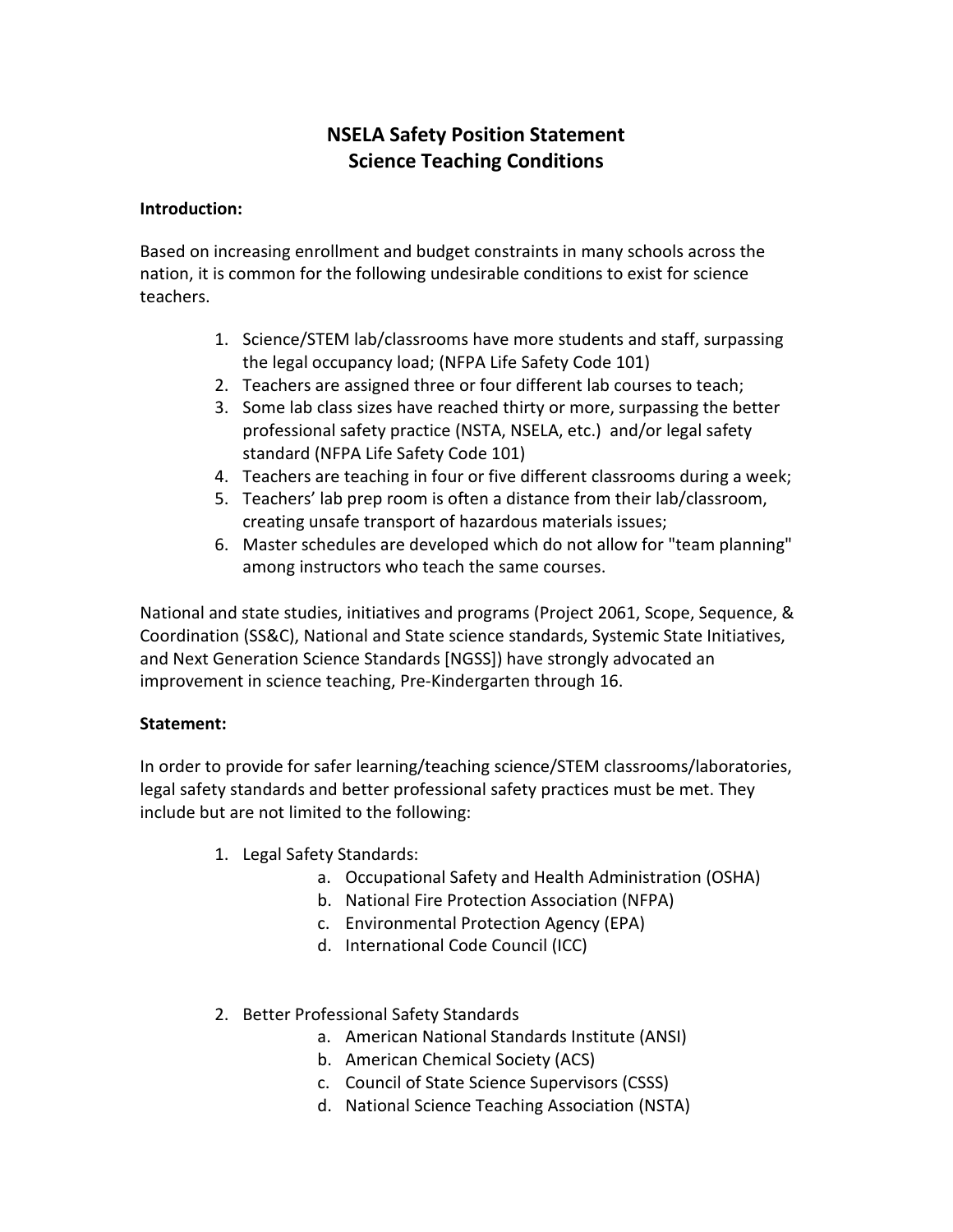Progress in science/STEM is important to the future of students in society. Science teachers must meet many challenges as they work to improve science education and achieve these state and national science goals, and school districts must place science instructors in conditions that are conducive to improving science education.

Therefore, the National Science Education Leadership Association (NSELA) advocates the following:

- 1. The number of different lab science courses assigned to an instructor during any academic term should not exceed two.
- 2. The number of students assigned to a science/STEM lab class section should not exceed the professional/quasi-legal standard of 24 (and may be less depending upon legal occupancy load levels and the specific needs of "exceptional students"). Research clearly indicates that it is extremely difficult for one instructor to adequately supervise more than 24 students in a lab setting.
- 3. Teacher should be assigned a course schedule which allows them to teach the same science class in the same lab to avoid unnecessary transport of hazardous chemicals.
- 4. When considering the lab and lecture aspects of teachers' assignments, a schedule should be developed which ensures that an instructor does not have to use more than two different rooms.
- 5. Teachers should be assigned a lab/classroom that is properly equipped for the specific science activities. All teaching laboratories must have appropriate engineering controls, written administrative procedures and personal protective equipment. (OSHA Laboratory Standard 29 CFR 1910.1450)
- 6. A lab prep room should be in close proximity to the science lab/classroom. If this is not possible, the prep room should be on the same floor as the science lab/classroom. In latter cases, it is advisable that laboratory paraprofessionals or tech support employees should be provided for safer preparation and transfer of hazardous materials.
- 7. Teachers should be provided department written safety acknowledgment forms, these forms must be approved by the local Board of Education, for students, parents and guardians of students regarding appropriate legal safety regulations and professional best practices to be followed in science/STEM classroom, laboratories, and field sites. The safety acknowledgment forms should be kept on file for the length of time within individual state statute of limitations. In addition, a safety disclaimer form should also be used to help keep the teacher and school out of harm's way legally. See NSTA's "COVID-19 Pandemic Safer Science/STEM Online and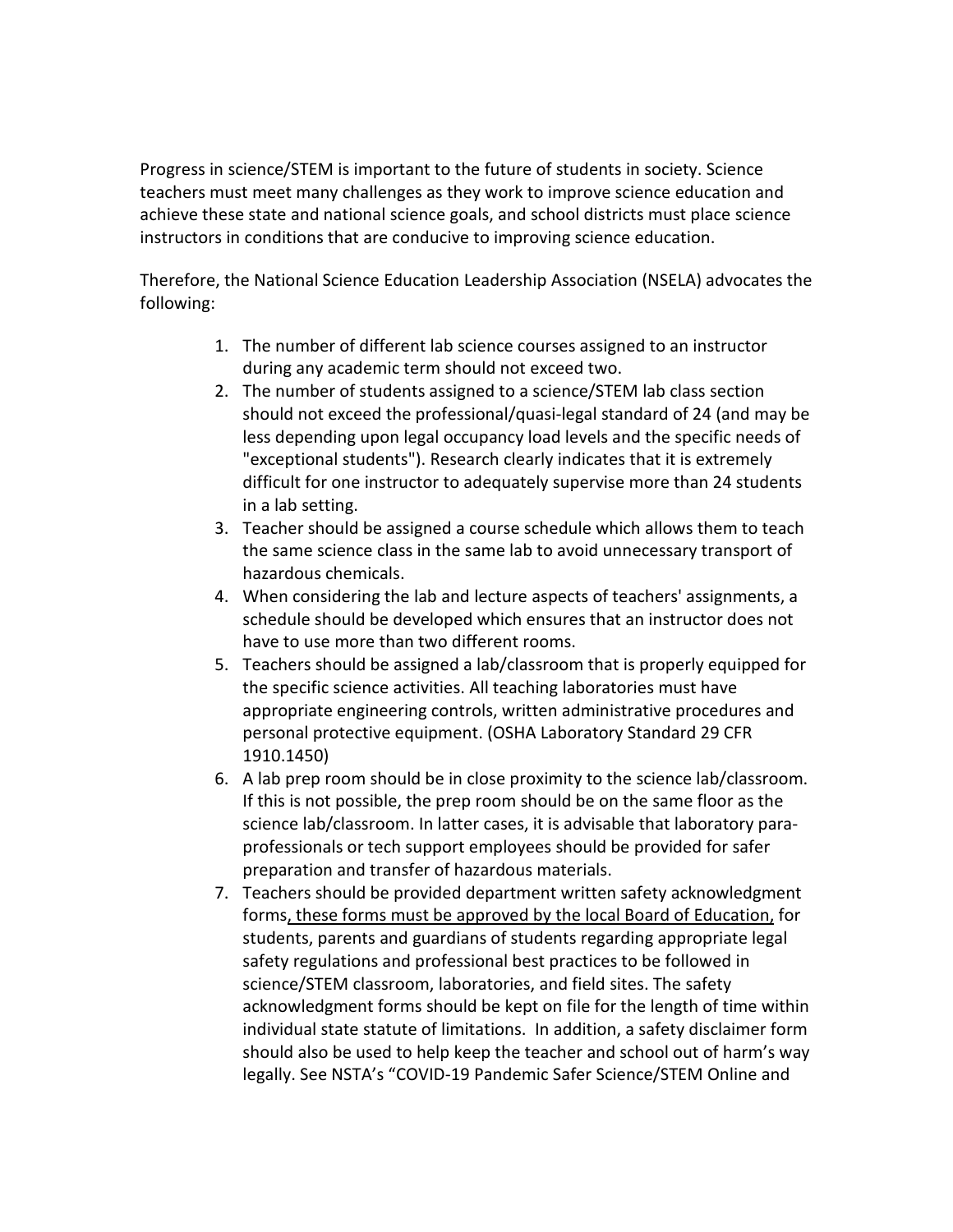Face-to-Face Learning Environments Instruction Disclaimer Statement" at [https://www.nsta.org/covid-19-pandemic-safer-science.](https://www.nsta.org/covid-19-pandemic-safer-science)

8. Teachers should be provided with release time or receive a stipend during the summer to help develop the science curriculum, hazardous chemical management and more. They should not be expected to work on a task of this importance after completing a day of teaching.

A science schedule should be developed which will allow science teachers to do the following:

- a. Participate in team planning with their colleagues who teach the same courses;
- b. Be involved in multidisciplinary team planning with teachers from other curricular areas such as mathematics, social studies, English and technology.
- c. Be involved in multidisciplinary team planning with teachers from other curricular areas such as STEM programs (Science, Technology, Engineering, and Mathematics) and STEAM programs (Science, Technology, Engineering, Art and Mathematics).
- d. Provide professional development opportunities for members of the science staff which will enable them to remain abreast of recent developments in science. Emphasis should be placed on a variety of learning styles and instructional strategies such as cooperative learning and assessment alternatives, as well as on laboratory safety, working with diverse classrooms, and the responsibilities of the science teacher.
- e. Each science/STEM lab/classroom should be equipped with educational technology, e.g., computers, appropriate software, and Internet access that support the objectives of the curriculum.
- f. Procedures should exist which will allow for prompt replacement or repair of equipment that is damaged or which becomes inoperative. Also, the science budget should provide for immediate purchase of consumables and early replacement and maintenance of science equipment.
- g. Para-professional support should be provided (to prepare solutions, assemble apparatus, perform the safety checks that are listed in the district's chemical hygiene plan or appropriate state alternative laboratory safety standards), and provision should be made for the proper purchase, use and disposal of hazardous chemicals.
- h. Safety and legal considerations prohibit the use of science/STEM laboratories for non-science instruction.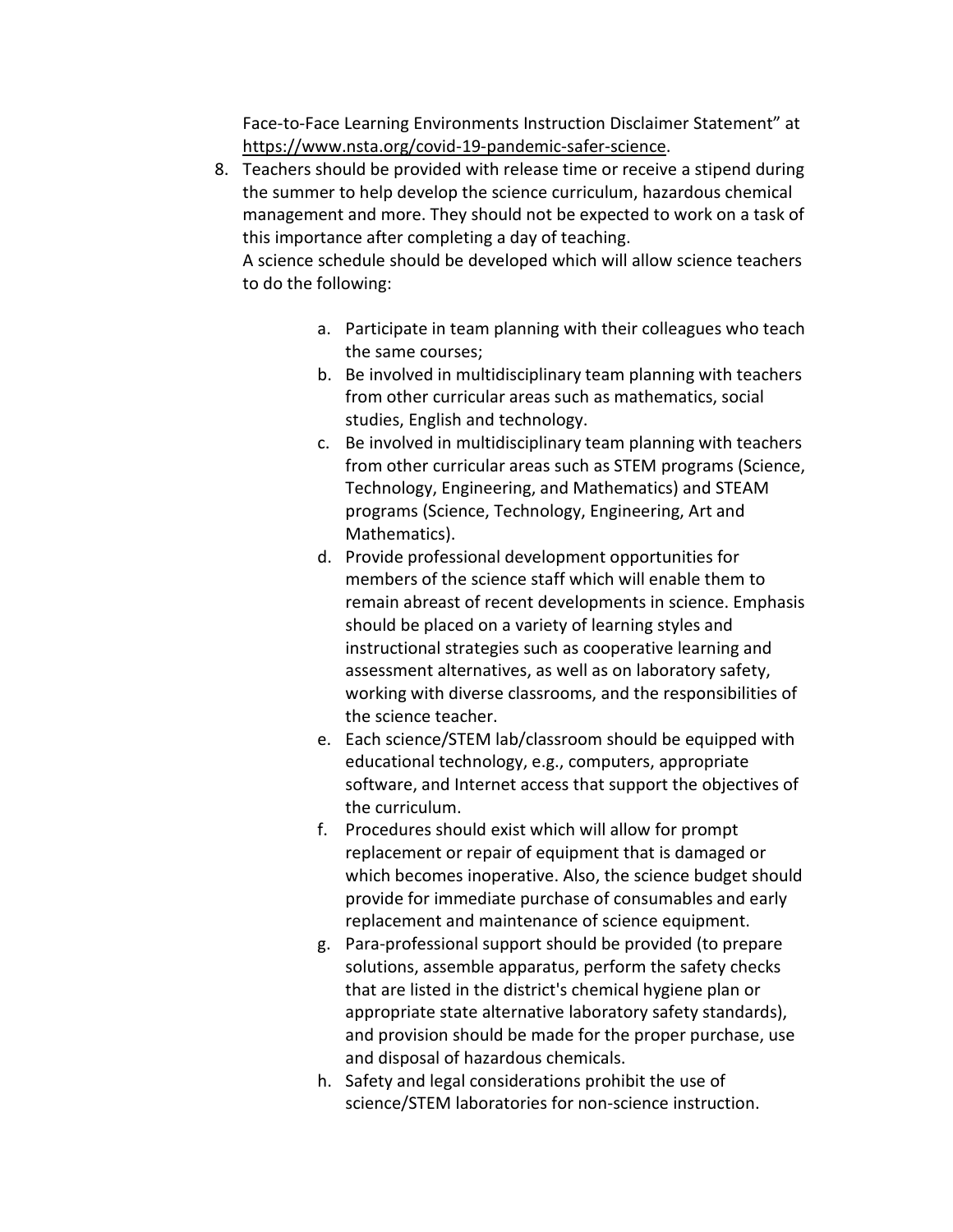- i. Adequate and secure space must be provided to store science supplies and equipment.
- j. Financial support and release time should be provided for teachers to participate in their professional association(s) and network with colleagues in other parts of the state/nation.
- k. Annual complete safety compliance training involving legal safety standards and better professional practices.
- 9. In an effort to assist science teachers with all of the tasks required to maintain a safer STEM space, it is suggested that each school develop a Chemical Hygiene Officer duty period each day. During this period, the designated science teacher will assist with laboratory inventory, work orders, ordering supplies, testing the environmental controls (i.e., safety shower, eyewash, fume hoods) on a weekly basis, and assist in properly disposing, or arranging for the disposal of, all chemical waste. This duty will provide a safer school environment for staff and students than having the same professional sit in the hallway or file in the main office.

## **Conclusion:**

In order to provide for a safer teaching/learning environment for both teachers and students, science/STEM teaching conditions must be addressed. Given the potential hazards and resulting risks to occupants in laboratories, it is absolutely critical the science leaders be advocates and change agents to make sure these conditions are in fact in concert with all legal safety standards and better professional safety practices.

### **References:**

• Safety in the Science Classroom, Laboratory or Field Sites, National Science Teachers Association Sample Safety Acknowledgement Form:

# <http://www.nsta.org/docs/SafetyInTheScienceClassroomLabAndField.pdf>

• Science Safety Portal, National Science Teachers Association Safety Advisory Board: <http://www.nsta.org/safety/>